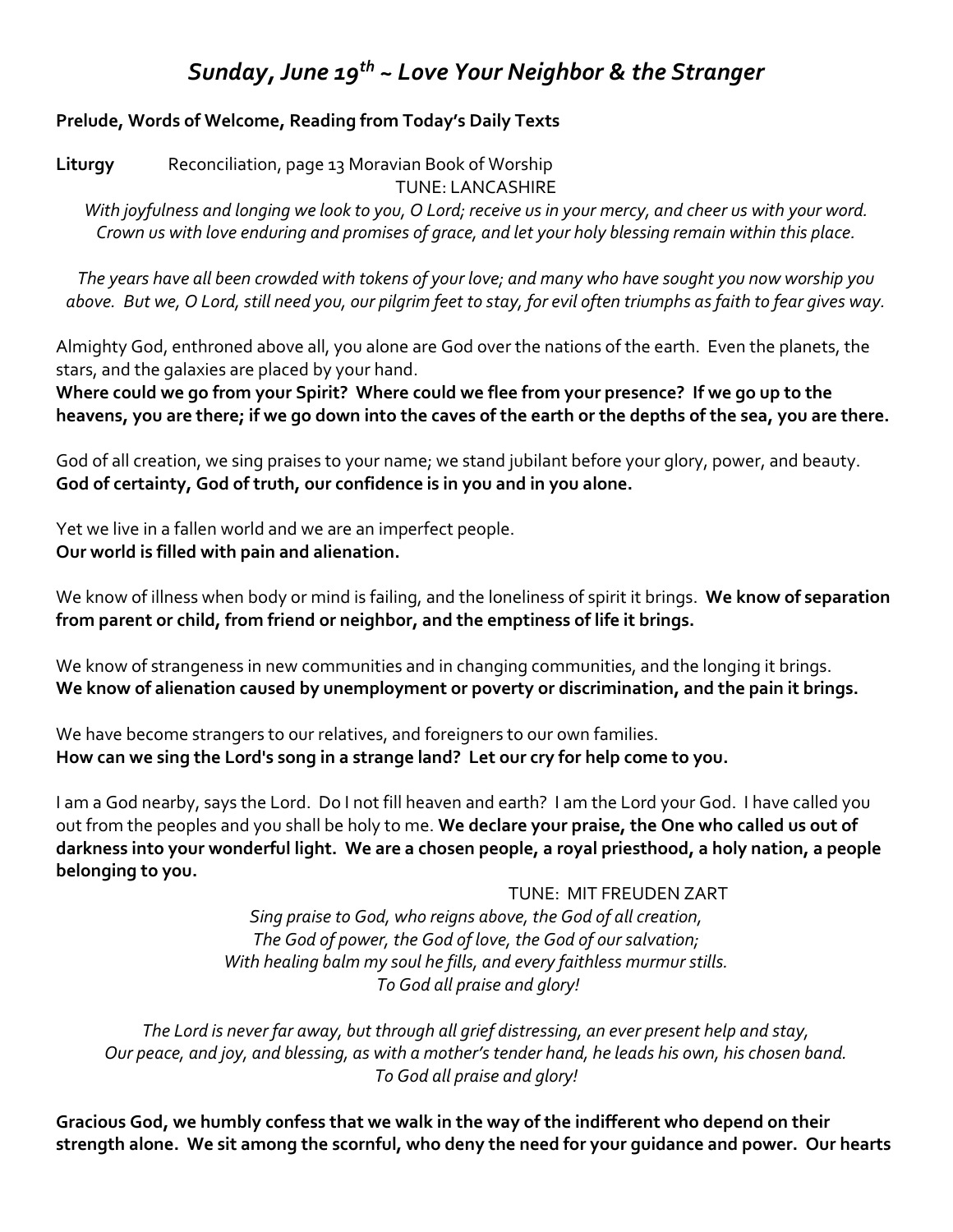**are not satisfied with riches vulnerable to moth and rust and thief, yet we zealously store up those very treasures. Set our minds on things unseen and eternal, that our emptiness within may be filled.** 

**We humbly confess that we fail to welcome the stranger among us. We pass by the neighbor who is hungry and thirsty, naked, sick and in prison. We sing of your healing power and your unconditional love, but we fail to make our sanctuaries true havens for the suffering and the exiled. Give us the will to be ambassadors for our Savior and faithful stewards of the ministry of reconciliation entrusted to us.** 

Lord, have mercy on us. **Amen.** 

Without Christ we were strangers to the covenants of promise, having no hope and without God in the world. But now in Christ Jesus we who were once far off have been brought near by the blood of Christ. He is our peace.

**We are no longer strangers and aliens, but citizens with the saints and members of the household of God, with Christ himself as the cornerstone.** 

Therefore, let us affirm our faith in the Triune God.

**We believe in the one God who has created the land and sea and heavens and all that is in them; who established a world that was good; who gives to us the task of watchful and responsible care over it; who is certainty and truth.** 

**We believe in the one God who in Jesus Christ assumed our humanity and knew our life as a child, youth and adult; who dined with sinners and lived with the homeless; who confronted popular opinion and power; who remained obedient in temptation and suffering; whose triumph was a servant's death and resurrection.** 

**We believe in the one God who comes to us as comforter and advocate; who does not leave us as orphans; who brings peace and calms the troubled heart; who bestows gifts for serving, healing and showing compassion, and doing miracles; who alone is the power and the wisdom of our proclamation.** 

Let us in faith keep our eyes fixed on the promises of God, though we see them and greet them from a distance.

**We confess that we are strangers and foreigners on the earth, a people who are seeking our true home.** 

We desire a better place, that is, a heavenly one. Indeed, God has prepared a city for us. **Let us lay aside every weight and the sin that clings so closely, and let us run with perseverance the race that is set before us.** 

## TUNE: EASTHAM

*O then what raptured greetings on Canaan's happy shore; what knitting severed friendships up, Where partings are no more! Then eyes with joy shall sparkle that brimmed with tears of late, No orphans left without a home, nor mourners desolate.* 

*Bring near your great salvation, O Lamb for sinners slain; fill up the roll of your elect, then take your power and reign! Appear Desire of nations, your exiles long for home; show in the heaven your promised sign; great Prince and Savior, come.* 

**Prayers of Intercession**  Gracious God, **Hear our Prayers**